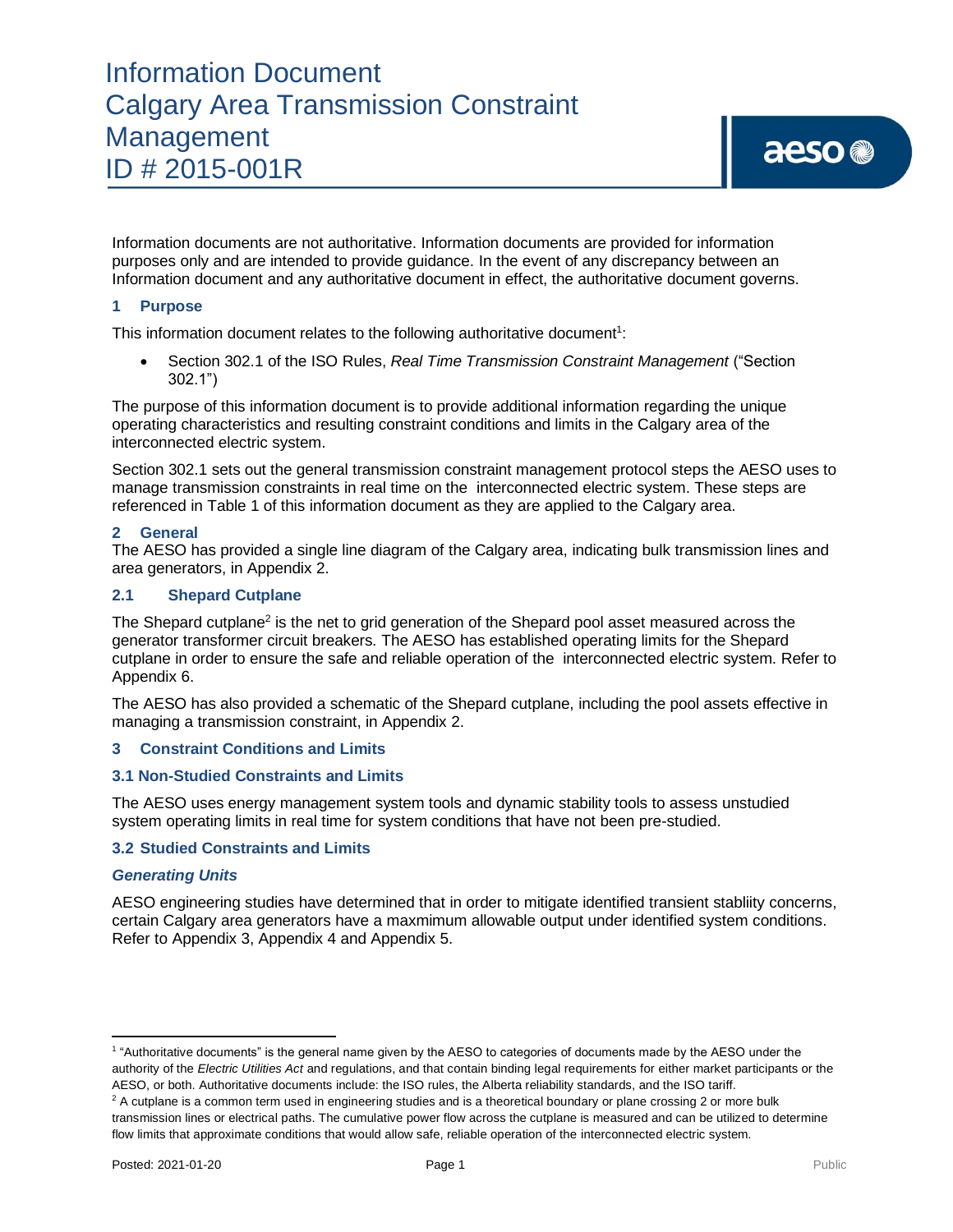#### *Constraints information during the Most Severe Single Contingency*

In the Calgary area, the Shepard generating pool asset is connected to the interconnected electric system by 4 240 KV lines (985L, 1109L, 1003L or 1080L). When 3 of the 4 240 KV lines line are out of service, the Shepard generating pool asset asset may be the most severe single contingency.

When the Shepard generating pool asset becomes the most severe single contingency, the AESO adjusts the intertie import available transmission capability to ensure the safe and reliable operation of the interconnected electric system. The import available transfer capability of the combined Alberta-British Columbia and Alberta-Montana interconnection when the Shepard generating pool asset becomes the most severe single contingency is determined as follows:

If the Shepard generating pool asset total generation:

- (a) Exceeds, or is equal to, the maximum allowable most severe single contingency the intertie available transfer capability is set at 0.
- (b) Is less than the maximum allowable most severe single contingency then the intertie available transfer capability is set at the maximum allowable contingency, minus the anticipated Shepard total generation.

#### *Shepard Remedial Action Scheme*

The Shepard remedial action scheme in the Calgary area is designed to protect the ENMAX 138 KV system at SS-65. The remedial action scheme sheds Shepard pool asset generation on the loss of both 985L and 1003L. If the Shepard remedial action scheme is not available, and flow into the Calgary area is greater than 250 MW, the Shepard cutplane limit is determined by an AESO real-time contingency analysis study.

### **4 Application of Transmission Constraint Management Procedures**

The AESO manages transmission constraints in all areas of Alberta in accordance with the provisions of Section 302.1. However, not all of those provisions are effective on the Shepard cutplane due to certain unique operating conditions that exist in that area. This information document represents the application of the general provisions of Section 302.1 to the Shepard cutplane, and provides additional clarifying steps as required to effectively manage transmission constraints in that area.

The protocol steps which are effective in managing transmission constraints are outlined in Table 1 below.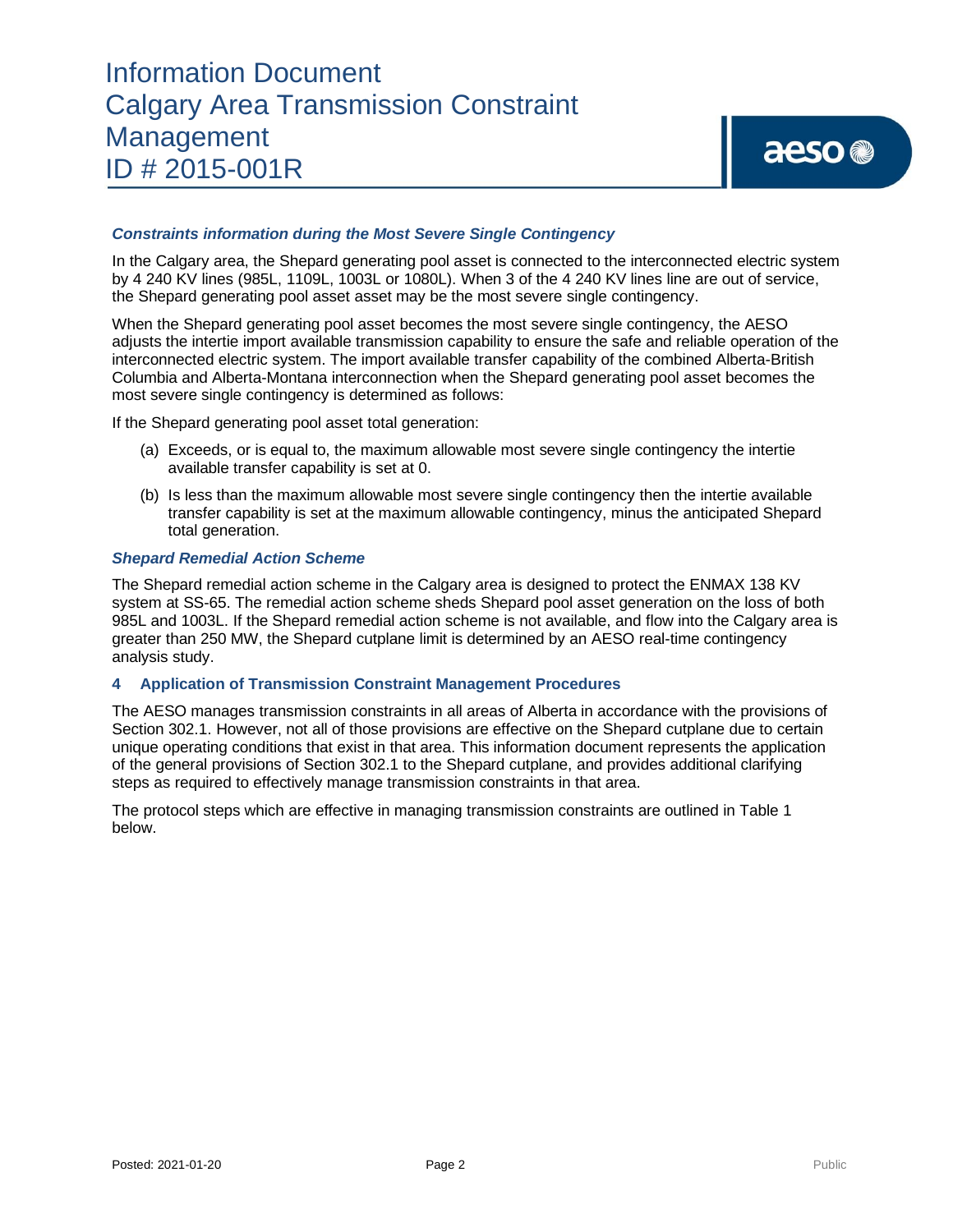### **Table 1**

#### **Transmission Constraint Management**

#### **Sequential Procedures for Shepard Cutplane**

| Section 302.1 of the ISO rules, subsection 2(1) protocol steps                                                      | Is the procedure<br>applicable to the<br>Shepard cutplane? |
|---------------------------------------------------------------------------------------------------------------------|------------------------------------------------------------|
| (a) Determine effective pool assets                                                                                 | Yes                                                        |
| (b) Ensure maximum capability not exceeded                                                                          | Yes                                                        |
| (c) Curtail effective downstream constraint side export service and<br>upstream constraint side import service      | No                                                         |
| (d) Curtail effective demand opportunity service on the downstream<br>constraint side                               | No                                                         |
| (e)(i) Issue a dispatch for effective contracted transmission must-run                                              | No                                                         |
| (e)(ii) Issue a directive for effective non-contracted transmission must-<br>run                                    | No                                                         |
| (f) Curtail effective pool assets in reverse energy market merit order<br>followed by pro-rata curtailment          | Yes                                                        |
| (g) Curtail effective loads with bids in reverse energy market merit<br>order followed by pro-rata load curtailment | No                                                         |

#### *Applicable Protocol Steps*

The first step in managing a transmission constraint is to identify those pool assets, both generating units and loads that are effective in mitigating the transmission constraint. A list of the generating pool assets that are effective in managing constraints are identified in Appendix 1*.* 

Step (a) in Table 1

The effective pool assets are as shown in Appendix 1.

Step (b) in Table 1

Ensuring maximum capability levels are not exceeded is effective in managing Calgary area transmission constraints.

Step (c) in Table 1

There are no interties that impact the Shepard cutplane, and curtailing import and export flows elsewhere on the system is not effective in managing a transmission constraint.

Step (d) in Table 1

Curtailing effective demand opportunity service on the downstream constraint side is not effective in managing Calgary area constraints because there is no demand opportunity service in the area.

Step (e) in Table 1

With respect to steps (e)(i) and (ii), there are no transmission must-run contracts in the Calgary area and using transmission must-run is not effective in managing a transmission constraint in this area.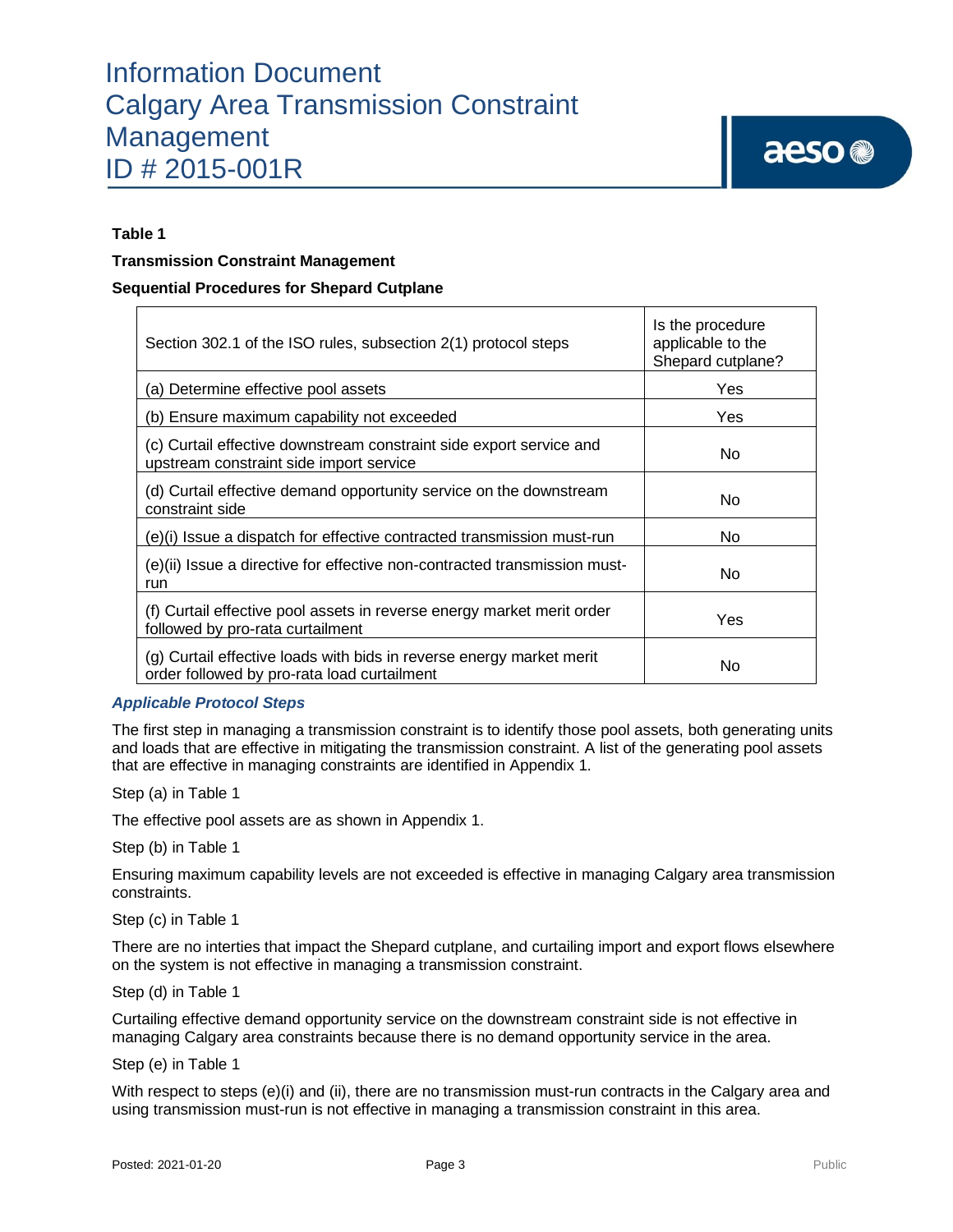

Step (f) in Table 1

Curtailing effective pool assets using reverse energy market merit order, followed by pro-rata curtailment, is effective in managing Calgary area transmission constraints.

Step (g) in Table 1

Downstream load curtailment is not effective in managing Calgary area transmission constraints, as curtailing downstream load does not directly lessen the flow across the cutplane, and available downstream generating pool assets can reasonably supply that load.

### **5 Project Updates**

As necessary, the AESO intends to provide information in this section about projects underway in the Calgary area that are known to have an impact on the information contained in this information document.

#### **6 Appendices**

Appendix 1 – Effective Pool Assets

Appendix 2 – Calgary Area Single Line Drawing

Appendix 3 - Cavalier (EC01) Transient Stability Limits

Appendix 4 - Summit (CRS1,CRS2,CRS3) Transient Stability Limits

Appendix 5 – Cavalier(EC01) and Carseland (TC01) Thermal Constraints

Appendix 6 – Shepard Cutplane Operating Limits

#### **Revision History**

| <b>Posting Date</b> | <b>Description of Changes</b>                                                                                                                                                                                                                                                                |
|---------------------|----------------------------------------------------------------------------------------------------------------------------------------------------------------------------------------------------------------------------------------------------------------------------------------------|
| 2021-01-20          | Updated Appendix 2-Calgary Area SLD<br>Removed Appendix 3-Carsland Transient Stability Limits<br>Added Appendix 5-Cavalier(EC01) and Carseland (TC01) Thermal<br>Constraints<br>Amended Appendix 6-Shepard Cutplane Operating Limits                                                         |
| 2020-10-21          | Updated Appendix 2.<br>Added Appendix 3, Appendix 4, and Appendix 5.<br><b>Amended Section 3.2</b>                                                                                                                                                                                           |
| 2015-08-20          | With energization of components of Foothills Area Transmission<br>Development (FATD), maps updated to include new lines.<br>Sections 2 and 3.2 revised to account for the possibility of RAS<br>being unavailable and real-time contingency analysis being<br>performed to determine limits. |
| 2015-04-16          | Revised note 3 in appendix 4 to clarify that the limits have been<br>established based on a split 138 kV bus at SS-65.                                                                                                                                                                       |
| 2015-01-13          | Initial release                                                                                                                                                                                                                                                                              |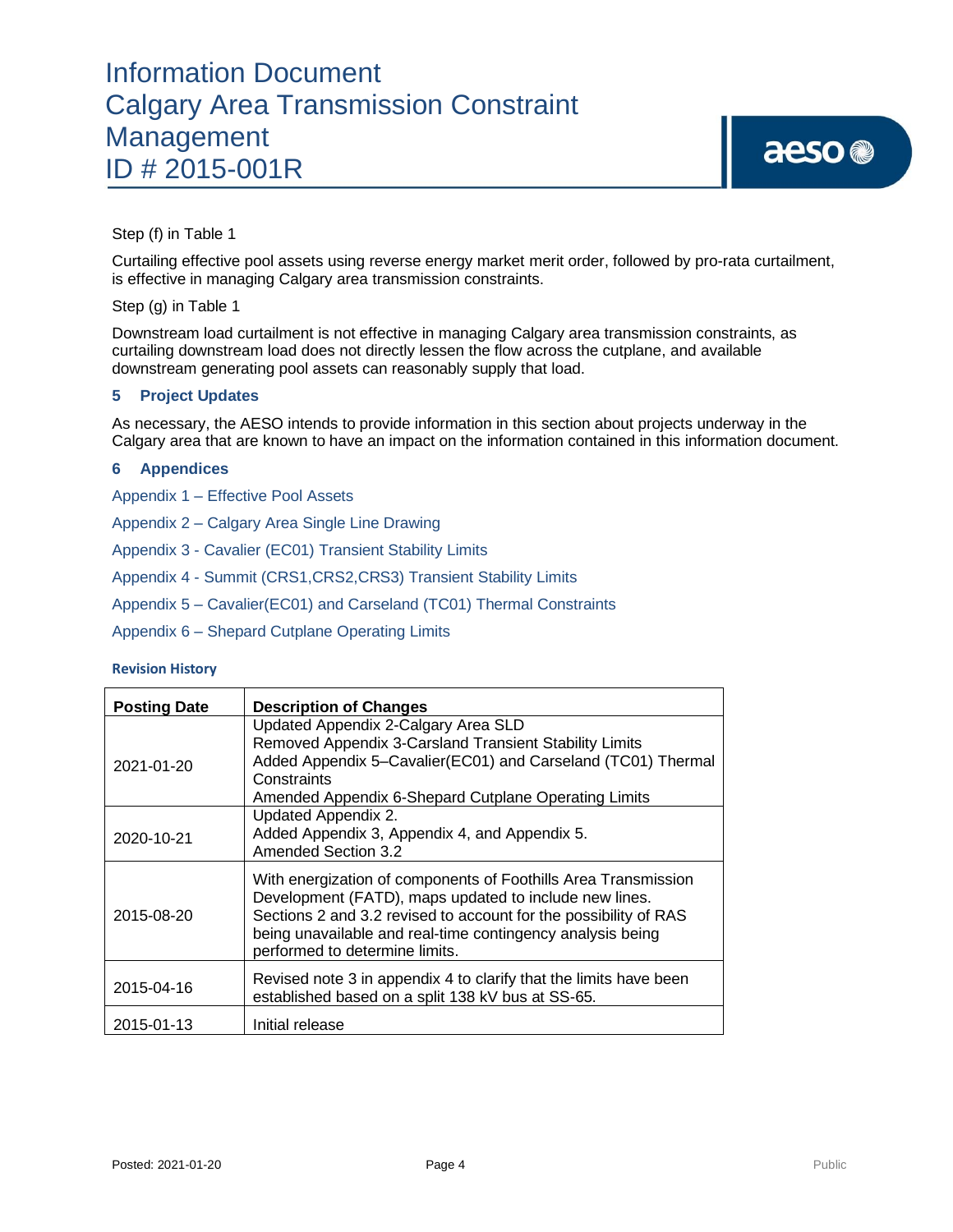

# **Appendix 1 – Effective Pool Assets**

The effective pool assets for Shepard Cutplane, listed alphabetically by their pool IDs, are:

EGC1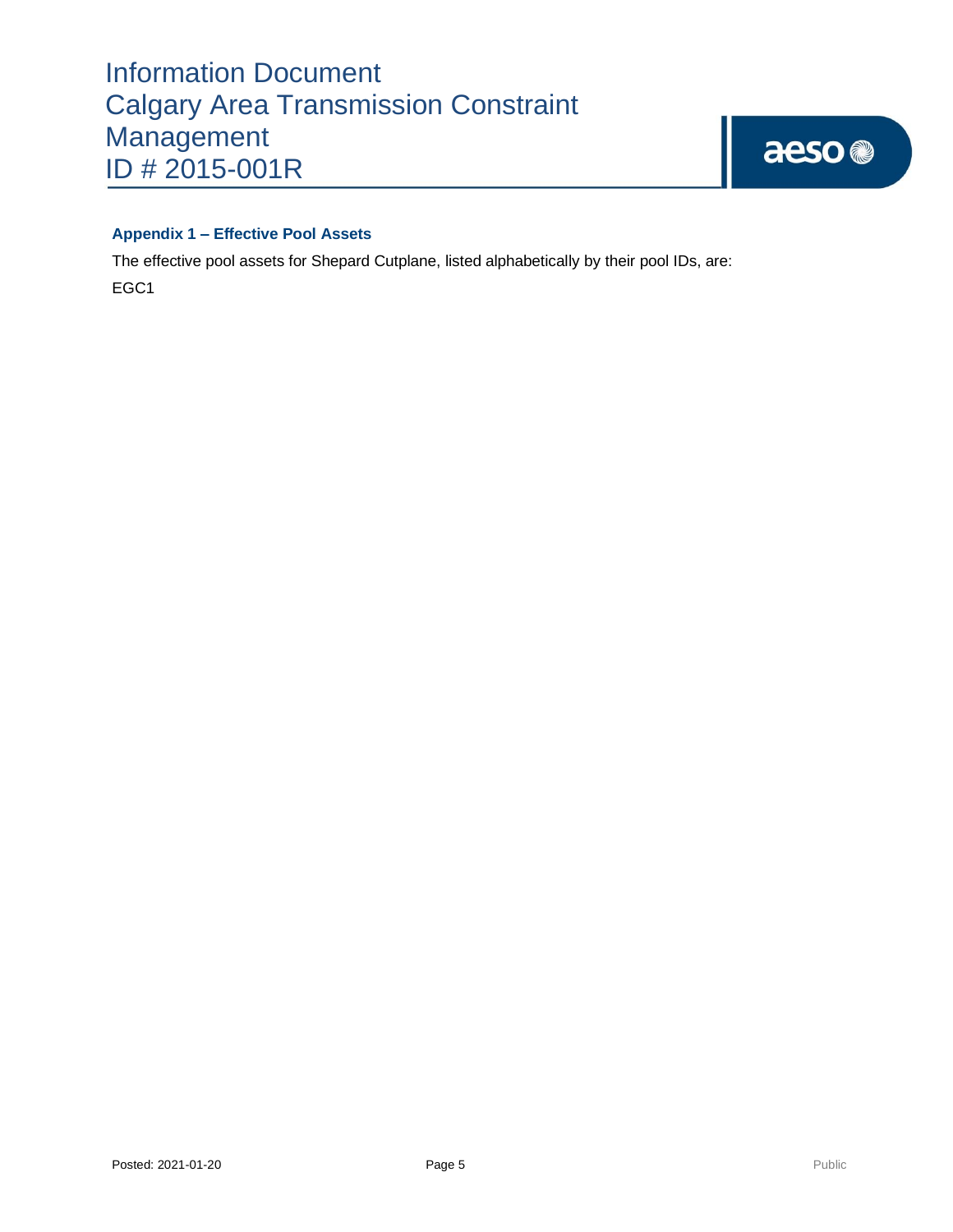aeso<sup>®</sup>

# **Appendix 2 – Calgary Area Single Line Drawing**

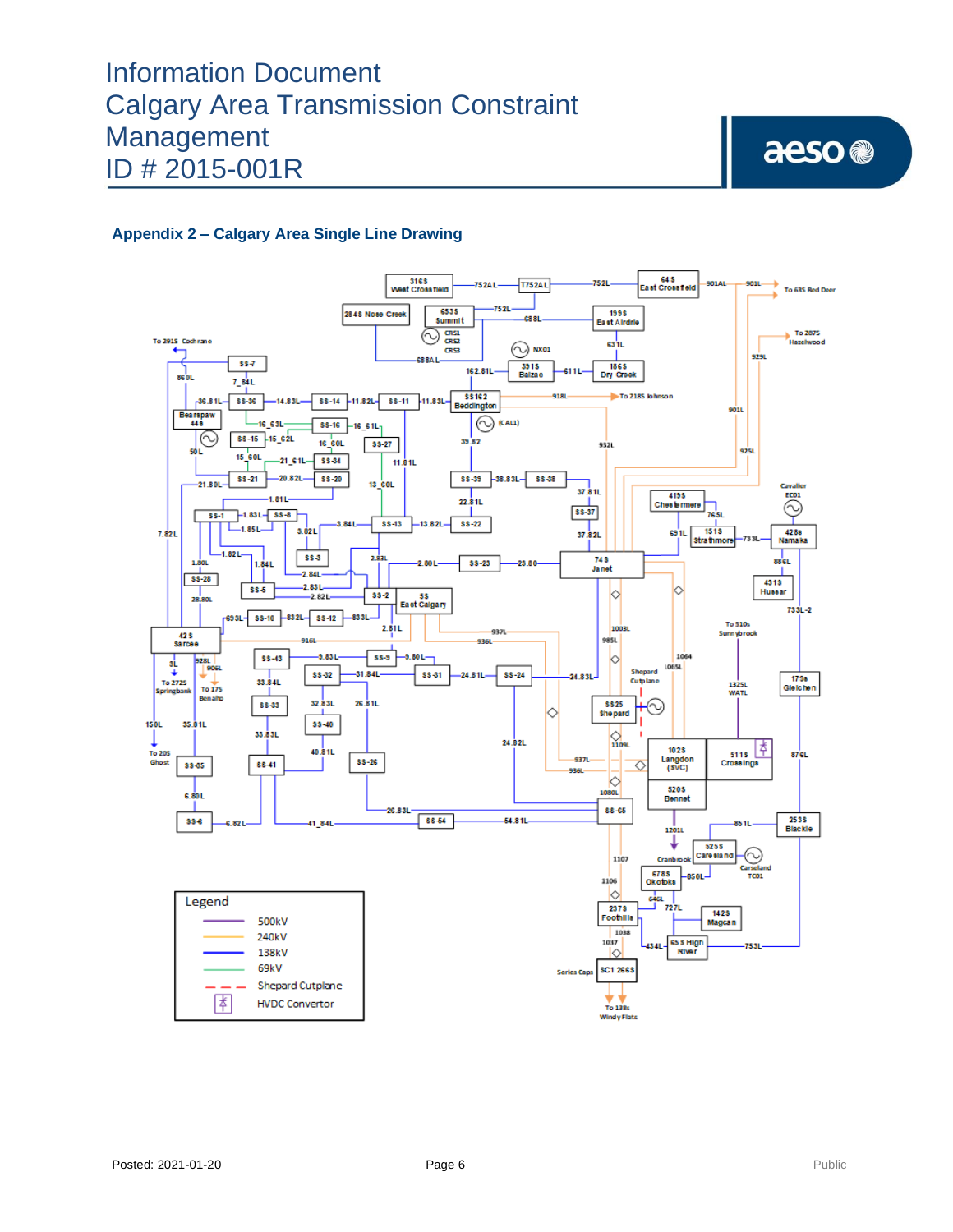

| Outage           |                                               | <b>Number of</b><br><b>Cavalier units</b><br>online <sup>1</sup> | <b>Maximum</b><br><b>Output Limit</b><br>(MW) | <b>Limiting Contingency</b>                                                                                                                                       |
|------------------|-----------------------------------------------|------------------------------------------------------------------|-----------------------------------------------|-------------------------------------------------------------------------------------------------------------------------------------------------------------------|
| $N-0$<br>(System | None                                          | 3                                                                | N/A                                           | N/A                                                                                                                                                               |
| Normal)          |                                               | $\overline{2}$                                                   |                                               |                                                                                                                                                                   |
| $N-1$            | 691L<br>74s Janet - 419s                      | 3                                                                | 112                                           |                                                                                                                                                                   |
|                  | Chestermere                                   | 2                                                                | 71                                            | 753L                                                                                                                                                              |
|                  | 765L<br>151s Strathmore - 419s<br>Chestermere | 3                                                                | 110                                           | 65s High River - 253s<br><b>Blackie</b>                                                                                                                           |
|                  |                                               | $\overline{2}$                                                   | 70                                            |                                                                                                                                                                   |
|                  |                                               | 3                                                                | 105                                           | 753L<br>65s High River - 253s<br><b>Blackie</b><br>or<br>646L<br>237s Foothills - 678s<br><b>Okotoks</b><br>or<br>851L<br>525s Carseland - 253s<br><b>Blackie</b> |
|                  | 733L<br>151s Strathmore - 428s<br>Namaka      | $\overline{c}$                                                   | 65                                            |                                                                                                                                                                   |

# **Appendix 3 – Cavalier (EC01) Transient Stability Limits**

#### **Note:**

1. The Cavalier asset (EC01) is comprised of three units: G1, G2, G3.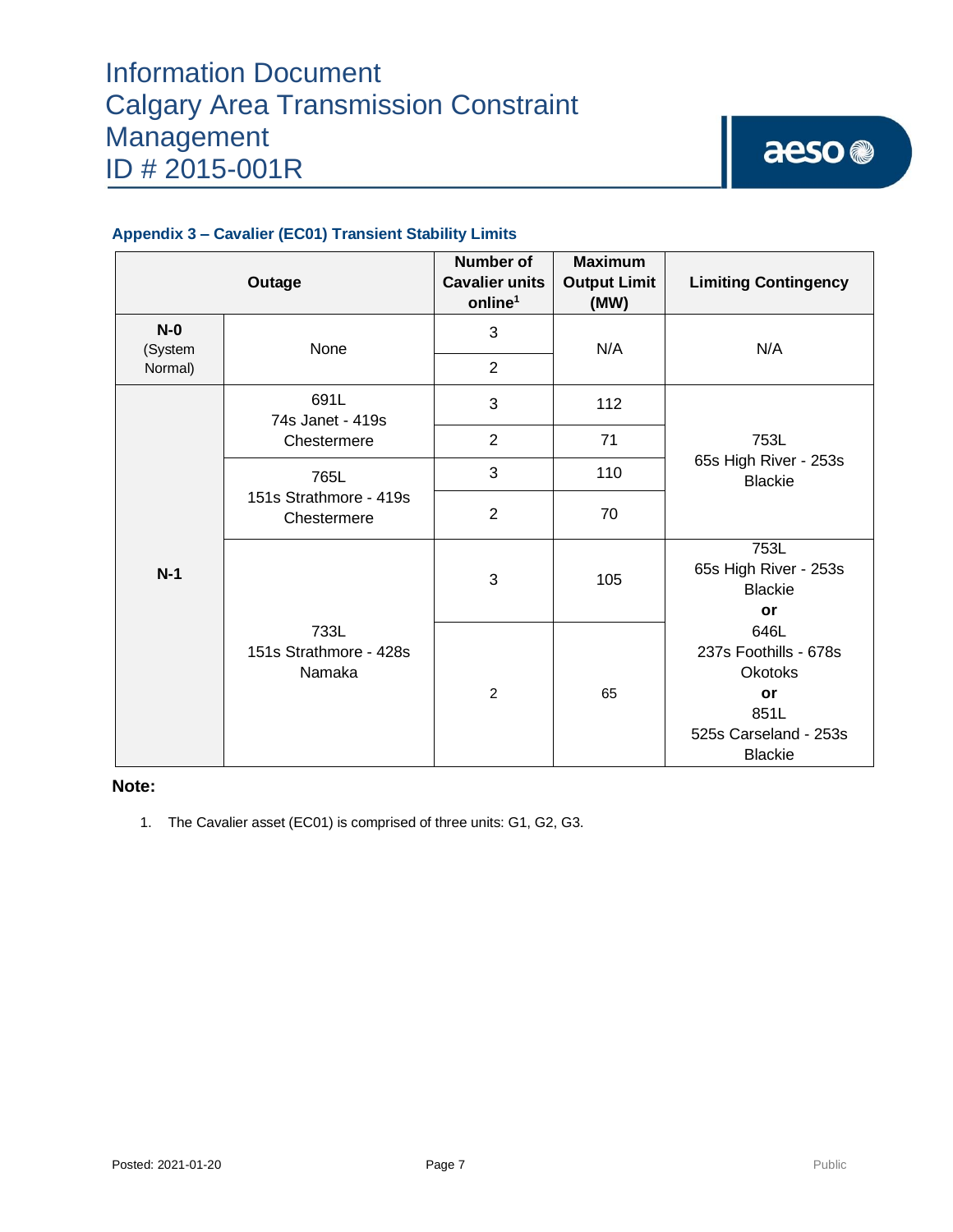# **Appendix 4 – Summit (CRS1,CRS2,CRS3) Transient Stability Limits<sup>1</sup>**

| Outage          |      | Number of<br><b>Summit units</b><br>online | <b>Maximum Output</b><br>Limit (MW) | <b>Limiting Contingency</b> |
|-----------------|------|--------------------------------------------|-------------------------------------|-----------------------------|
| $N-0$           |      | 3                                          | 126                                 | 611L                        |
| (System Normal) | None | ⌒                                          | 88                                  | 391s Balzac-186s Dry Creek  |

### Note:

1. If the bus voltage at 653s Summit can be maintained at or above 141 kV there are no transient stability limits.

# **Appendix 5 – Cavalier (EC01) N-1 Thermal Constraints<sup>1</sup>**

| <b>Overloaded Element</b> | <b>Possible Mitigation</b>                                                                                                                                                                                    |  |  |
|---------------------------|---------------------------------------------------------------------------------------------------------------------------------------------------------------------------------------------------------------|--|--|
|                           | Consider opening 765L (151s-419s)                                                                                                                                                                             |  |  |
| 765L (151s-419s)          | If the overload is caused by an N-1 contingency of:<br>2)<br>850L (525s to 678s):<br>a)<br>i) Consider opening 876L (179s to 253s)<br>733L (179s to 428s):<br>b)<br>i) Apply CDG as needed to Cavalier (EC01) |  |  |

Note:

1. Real Time Contingency Analysis will determine the amount of constraint applied.

# **Appendix 6 – Cavalier (EC01) and Carseland (TC01) N-1-1 Thermal Constraints<sup>1</sup>**

| <b>Overloaded Element</b>                                           | <b>Possible Mitigation</b>                      |  |
|---------------------------------------------------------------------|-------------------------------------------------|--|
| 753L (65s-253s)                                                     |                                                 |  |
| 850L (525s- 678s)                                                   | Apply CDG as needed to:                         |  |
| 851L (525s-253s)                                                    | Cavalier (EC01)<br>a)<br>Carseland (TC01)<br>b) |  |
| 765L (151s-419s), 691L (74s-419s) and 733L (151s-428s) <sup>2</sup> |                                                 |  |

### Note:

- 1. Real Time Contingency Analysis will determine the amount of constraint applied.
- 2. This mitigation is based on potential overloads caused by multiple contingencies.